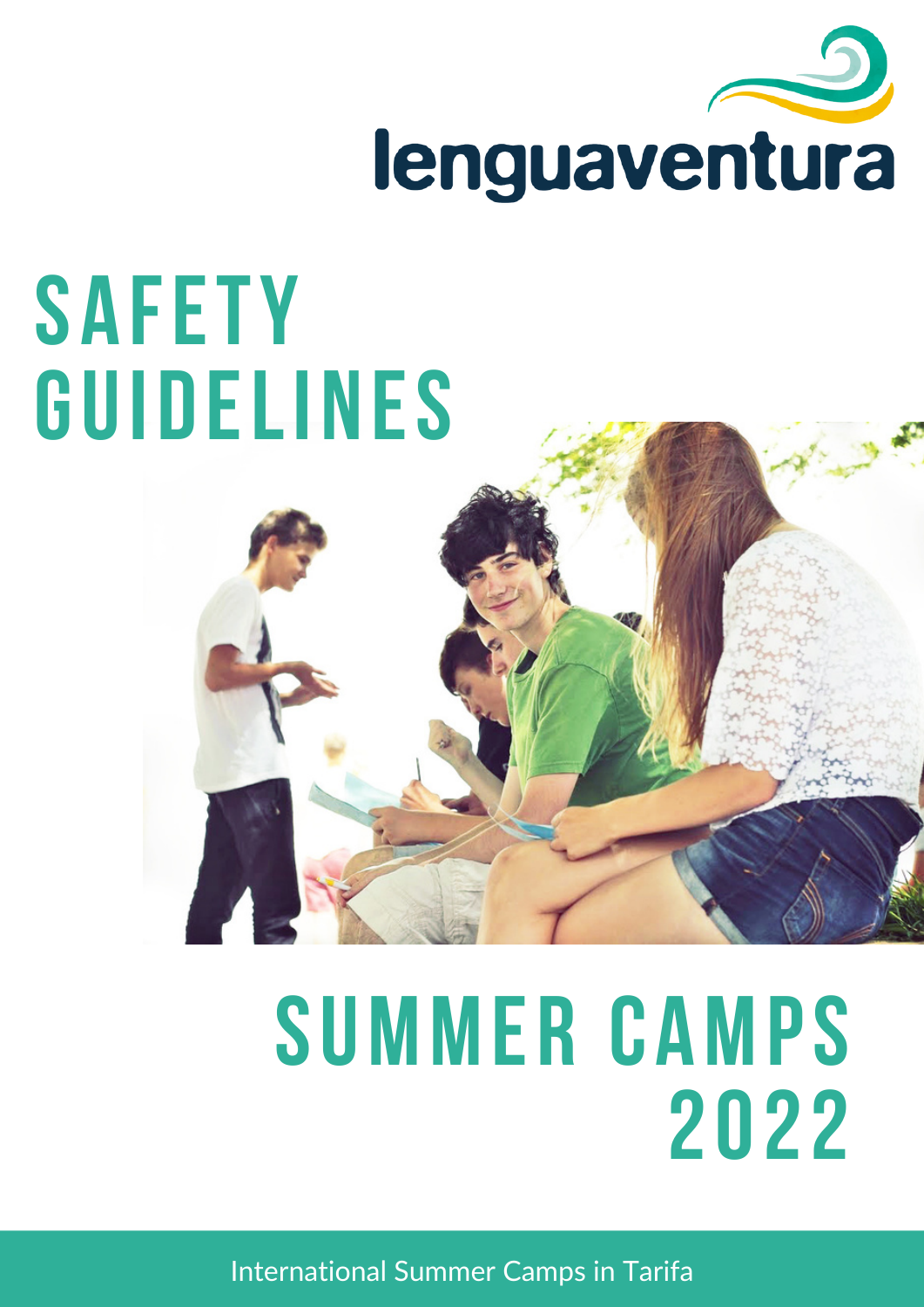We have created these guidelines to communicate the safety measures and procedures, we at Lenguaventura, will be taking in order to operate our summer camps in optimal conditions for all campers and staff members - ensuring maximum safety during the camp and offer peace of mind of our student's parents. Following the safety and hygiene protocol from our school residence and from the Junta de Andalusia, we are prepared to organise a summer camp which won't lose its essence of former years but will be safe and fun for all in 2022.

The measures detailed below are focused and will enable us the ideal conditions to carry out our summer camp in the most normal way possible, with the special emphasis on **hygienic-safety precautions.** 

We are aware that these measures may be subject to change until July 2022, in accordance with official regulations.

### **SAFETY CHECKS BEFORE ARRIVAL**

For summer 2022 we're counting more than ever on the support of parents to protect our camp community.

- If necessary, we will kindly ask parents to observe health of their kids for two weeks ahead of the summer camp \* start date. If possible, we ask parents to ensure the kids have limited contact for the same period of time.
- Any child who falls ill before arrival to the summer camp will unfortunately not be allowed to participate. In this ж case a change of date will be granted at no extra cost.
- According to guidelines and national laws at the time, it may be still compulsory for international arrivals in Spain to present a negative PCR test result no older than 48 hours before arrival in Spain. If this is the case, the campers will be required to do this.

### **GENERAL SAFETY AND HYGIENE MEASURES INSIDE THE CAMP**

- Our campers will be informed about all safety measures upon arrival. To help the campers remember these x safety measures, printed guidelines will be distributed across the camp. There will be always an adult around to advise or answer any questions.
- Disinfection gel will be exposed at the entrance and all over the residence and the campers will be asked to × wash first their hands if coming from outside and also before all meals. We will also take the teenagers' temperatures daily. The same procedure will apply to our staff.
- Our cleaning staff will follow meticulous cleaning guidelines at the recommended hygiene standards for our ж camp. The camp base will be disinfected daily including all public areas and sleeping rooms.
- We recommend that all participants bring flip flops or similar footwear to wear only inside the school residence.
- Only participants and staff are allowed to enter the camp. Providers will deliver goods/services at another entrance to limit the amount of people within the camp at all times.